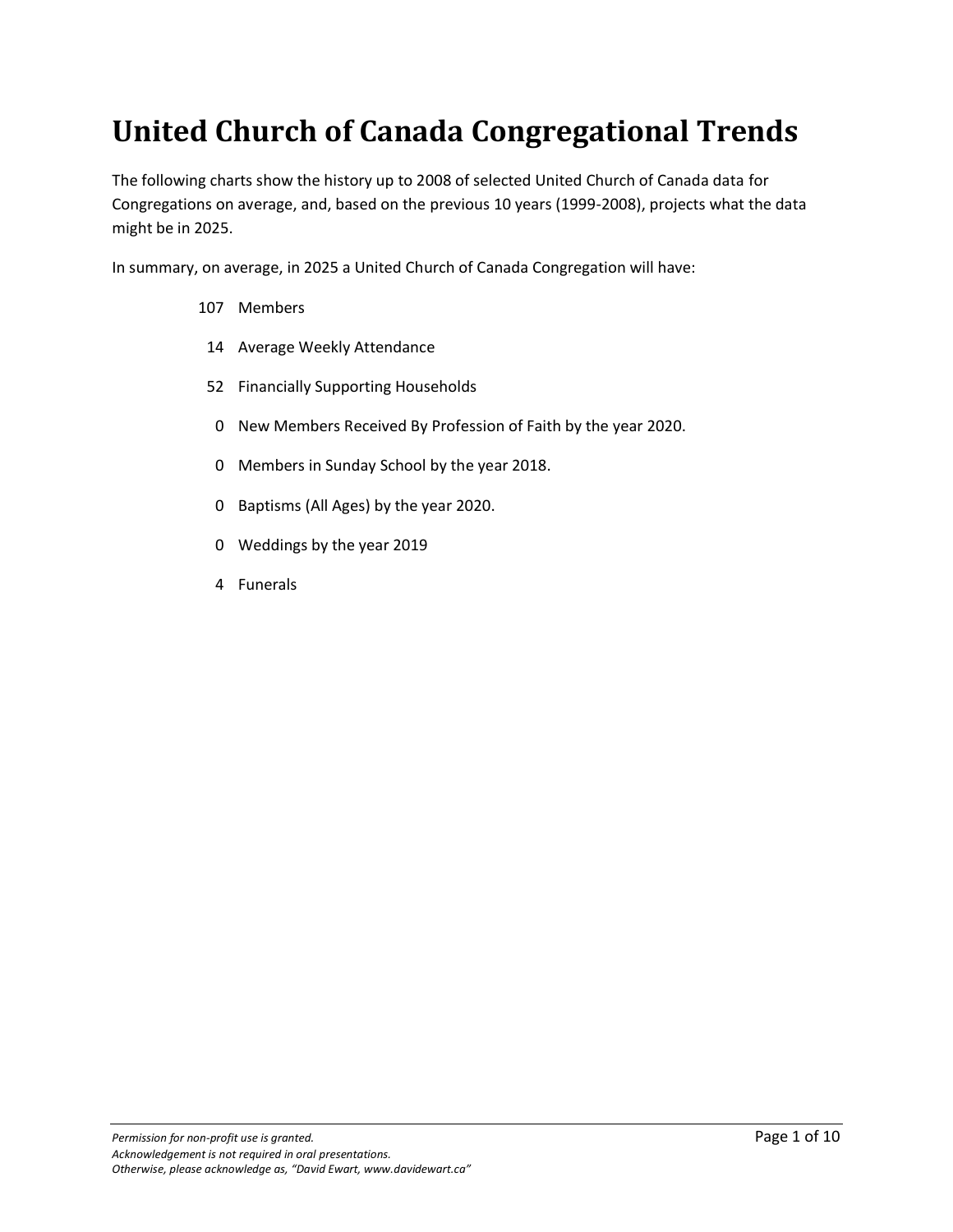# **United Church Congregations**

As of December 31, 2008 the number of United Church Congregations (or Preaching Places) was 3,308.

If the trend for the past 10 years continues unchanged, the number of Congregations in 2025 will be 2,444.

This will be a loss of 864 or 26% of 2008 Congregations.

Note: The rate of decline of Congregations is much higher than that for Pastoral Charges. The result is that more Pastoral Charges have fewer Congregations, and more Pastoral Charges have part-time Ministers.



**Permission for non-profit use is granted. Page 2 of 10** *Acknowledgement is not required in oral presentations. Otherwise, please acknowledge as, "David Ewart, www.davidewart.ca"*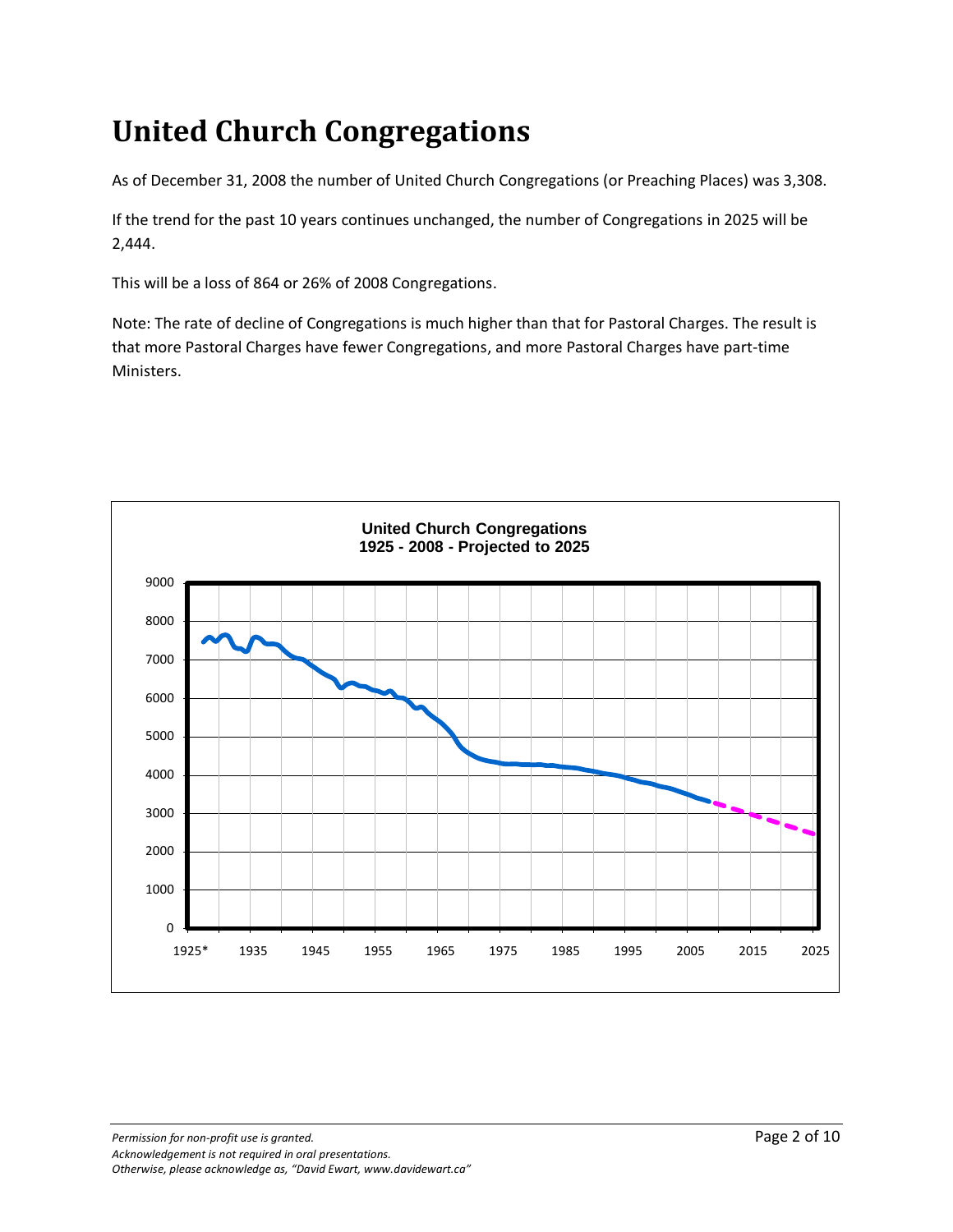### **United Church Membership per Congregation**

As of December 31, 2008 the average United Church Total Membership (Resident and Non-Resident) per Congregation was 159.

If the trend for the past 10 years continues unchanged, average Membership in 2025 will be 107.

This will be a loss on average of 52 or 33% of 2008 Members.

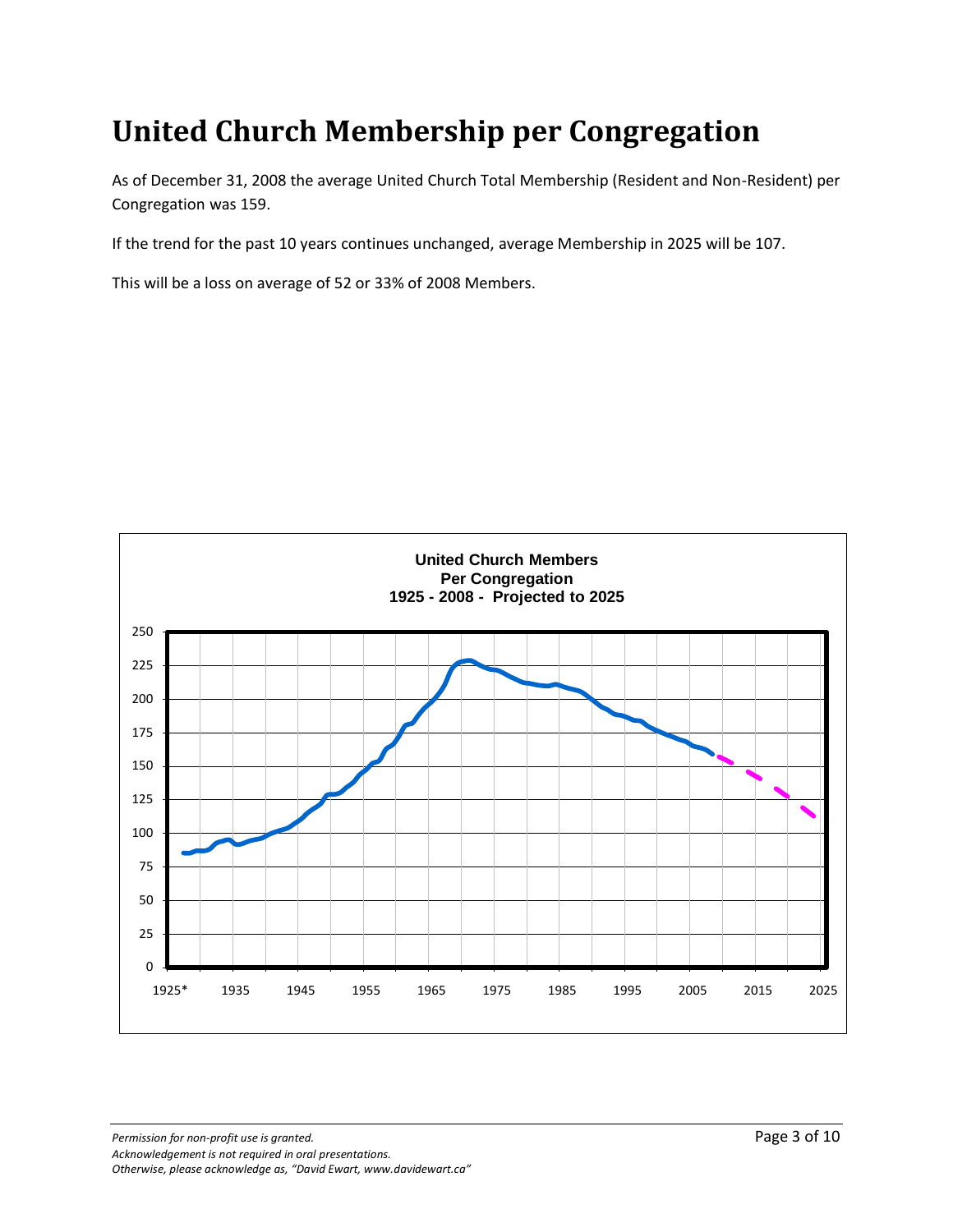## **United Church Average Weekly Attendance Per Congregation**

As of December 31, 2008, on average, the Average Weekly Attendance per Congregation was 58.

If the trend for the past 10 years continues unchanged, Attendance in 2025 will be 14.

This will be a loss, on average, of 44 or 76% of the number attending church in 2008.

Note: The Average Weekly Attendance was nationally recorded beginning in 1977.

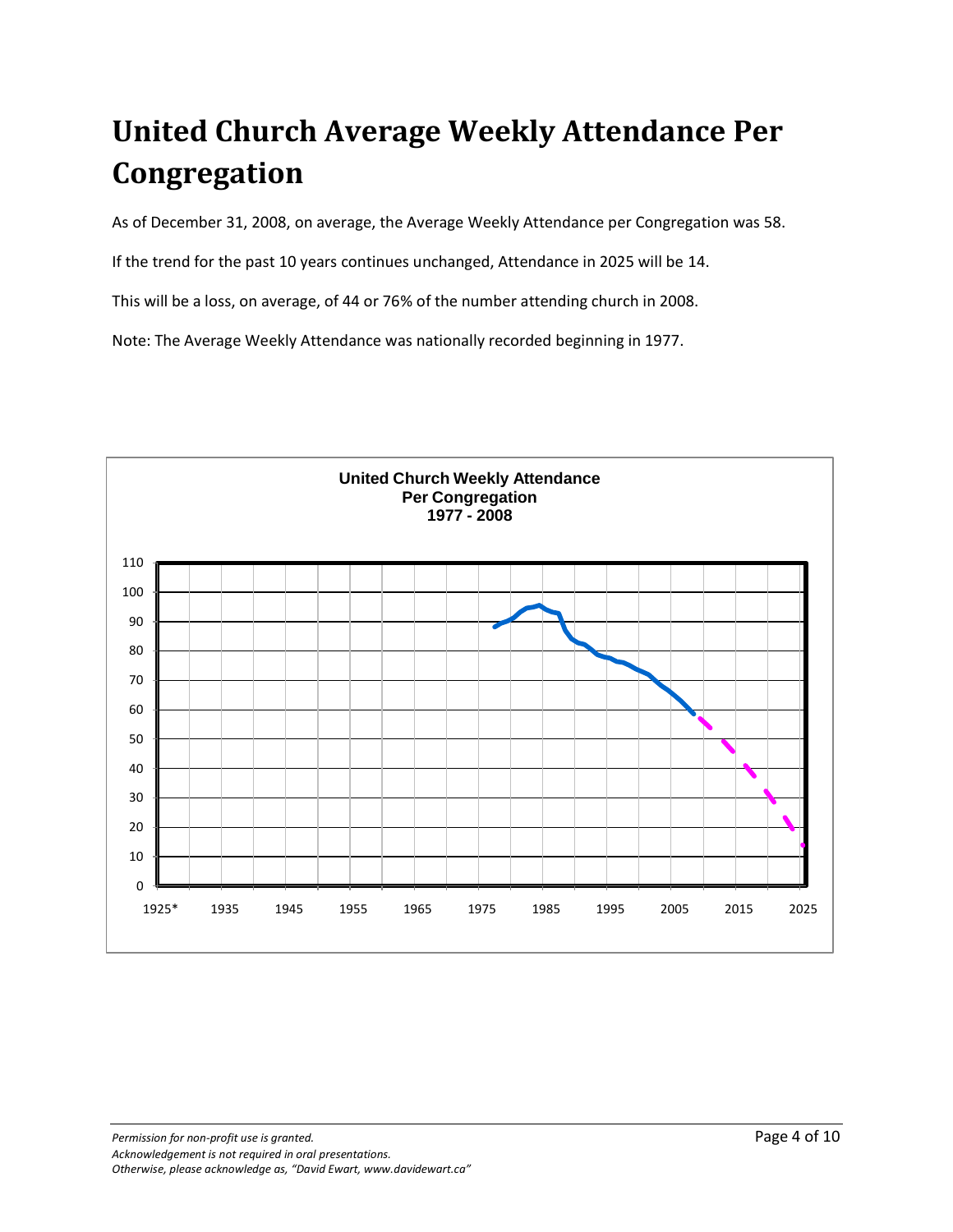# **United Church Financially Supporting Households Per Congregation**

As of December 31, 2008, on average, the number of Financially Supporting Households per Congregation was 79.

If the trend for the past 10 years continues unchanged, the number of Supporting Households in 2025 will be 52.

This will be a loss of 27 or 34% of the number of Supporting Households in 2008.

Note: The number of Financially Supporting Households was nationally recorded beginning in 1981.

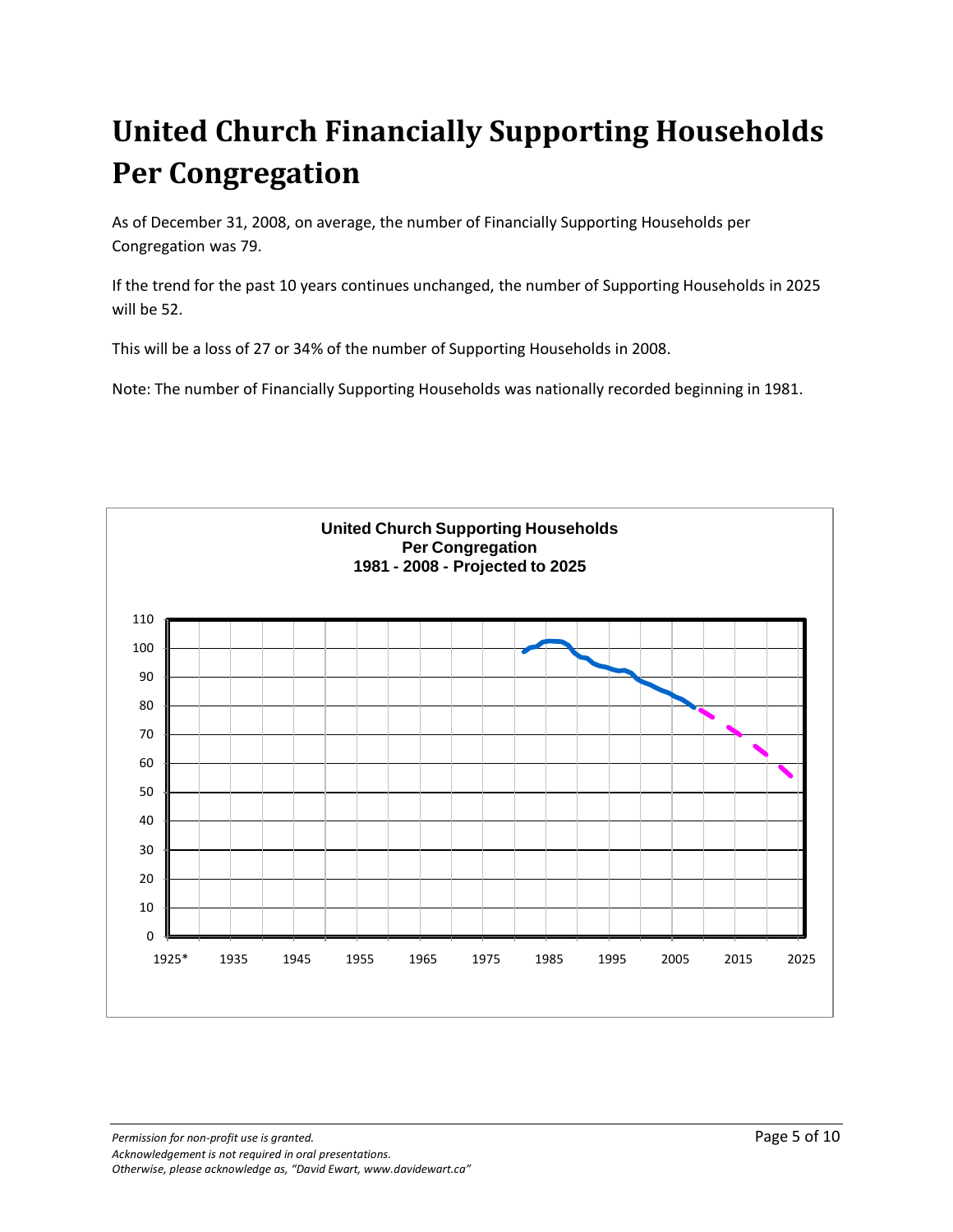# **United Church New Members Received by Profession of Faith Per Congregation**

As of December 31, 2008, on average, the total New Members received by Profession of Faith per Congregation (that is, those who have never been members of any church before) was 1.5.

If the trend for the past 10 years continues unchanged, on average, the number of New Members in 2020 will be zero.

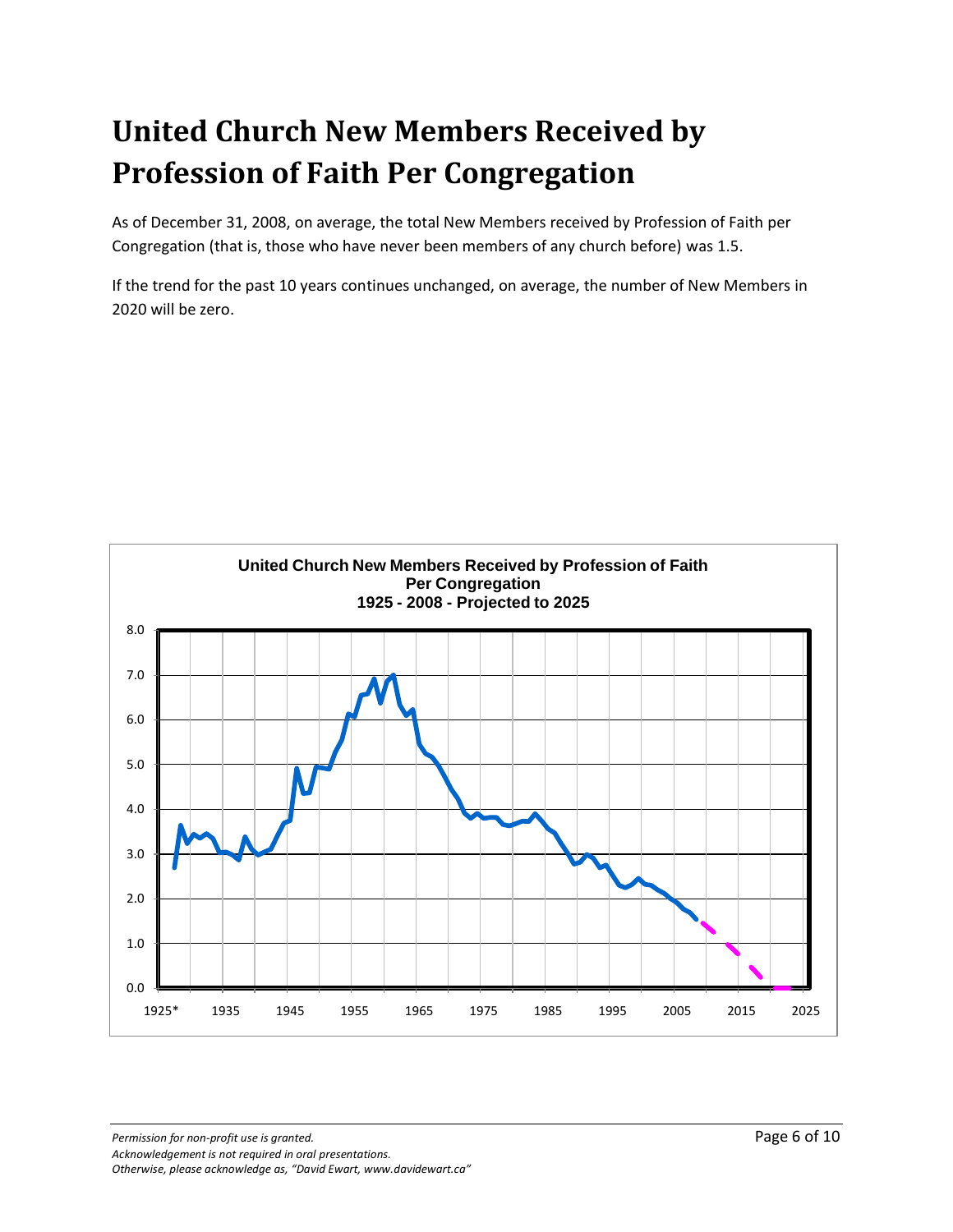# **United Church Sunday School Membership Per Congregation**

As of December 31, 2008, on average, United Church Sunday School Membership per Congregation was 22.5.

If the trend for the past 10 years continues unchanged, on average, Sunday School Membership per Congregation will be zero in 2018.

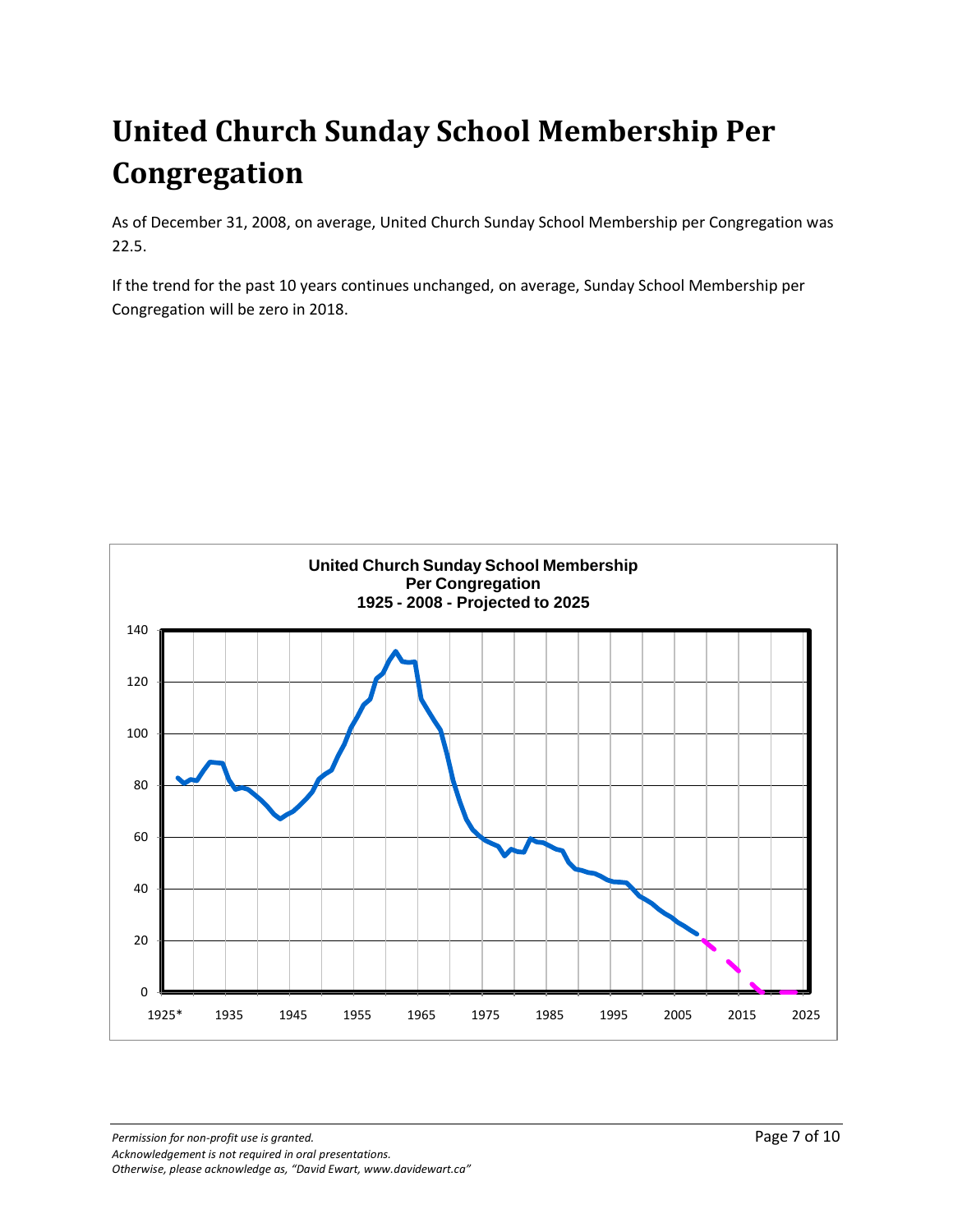# **United Church Baptisms (All Ages) Per Congregation**

As of December 31, 2008, on average, the total of all Baptisms per Congregation was 3.4.

If the trend for the past 10 years continues unchanged, on average, the total of all Baptisms per Congregation will be zero in 2020.

Note: The number of adults baptized each year is about 10% of the total.

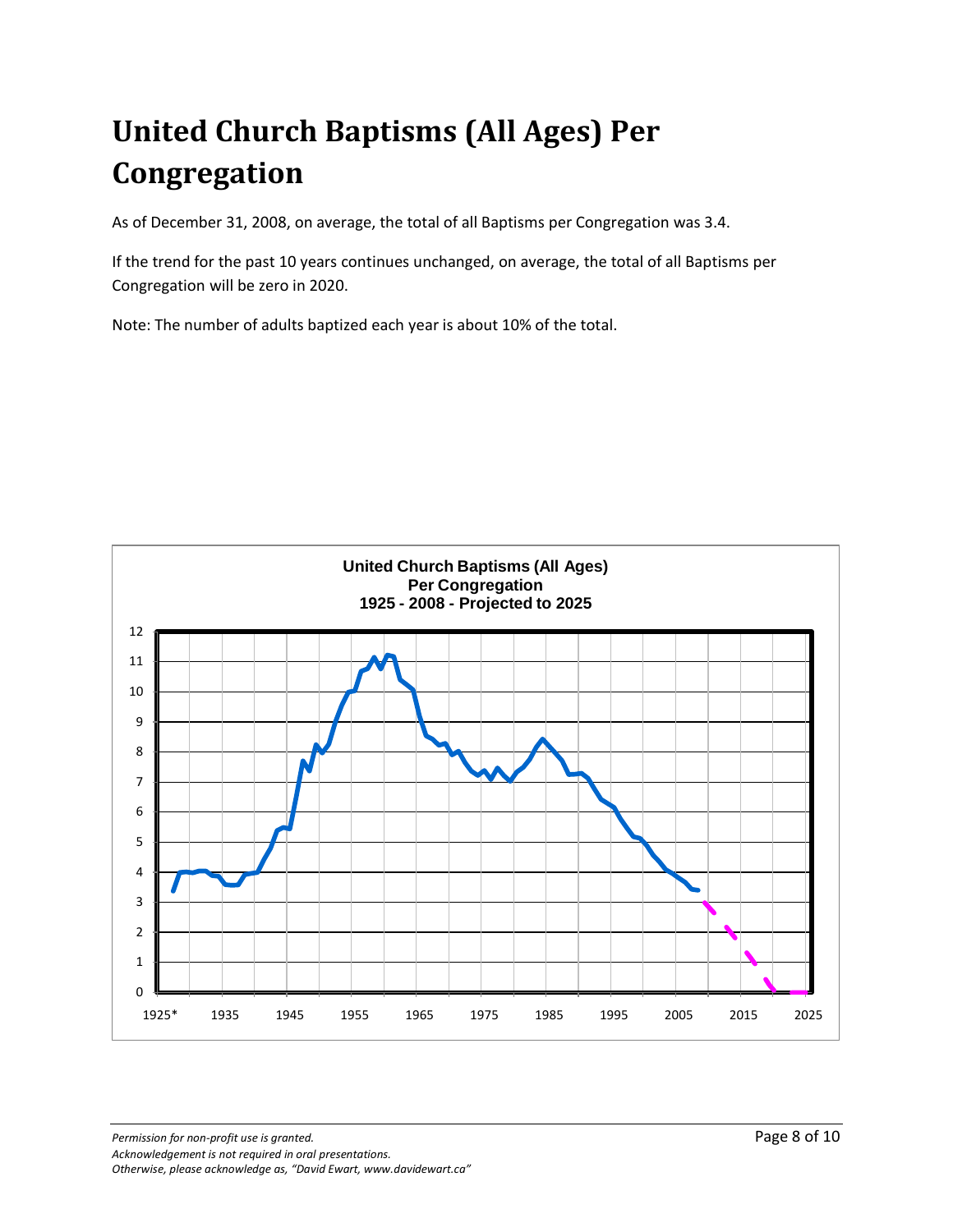### **United Church Weddings Per Congregation**

As of December 31, 2008, on average, the total number of United Church Weddings performed per Congregation was 2.8

If the trend for the past 10 years continues unchanged, on average, the total number of Weddings per Congregation will be zero in 2019.